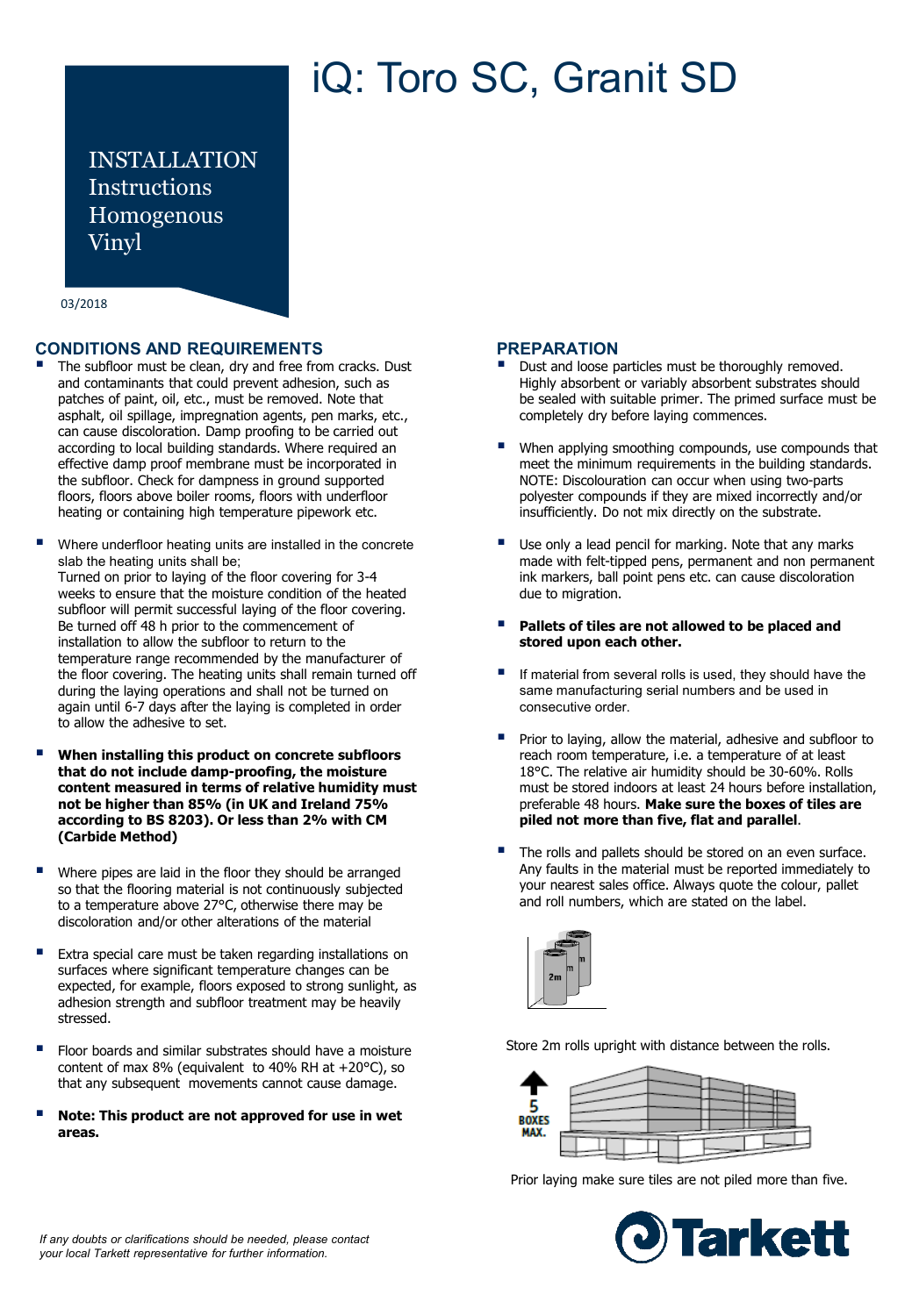#### **INSTALLATION**

- If local building standards or regulations states any special installation technique or has technical advises for this type of products not corresponding to this instruction, our instructions are automatically subordinated and should only be taken in consideration as guidelines.
- **Always be careful when cutting, making grooves etc., that the copper strips are not damaged, to ensure that all sections of the surface are connected to earth after installation.**
- **Most commonly, the copper strips will be connected to the normal electrical earthing network of the building. In highly ESD-sensitive areas, the copper strips will be connected to a separate earthing system provided by the end user. In all cases the connection to earth must comply with local electrical and building codes and regulations.**
- Installation should be carried out at room temperature between 18°C to 26°C. Subfloor temperature must be at least 15°C. The relative air humidity in the premises should be 35-65%. Maintain same temperature and humidity for at least 72 hours after installation.
- If material from several boxes is used, they should have the same manufacturing serial numbers and be used in consecutive order. Boxes from different pallets must not be mixed. Pallets shall be installed in sequence.
- If material from several rolls is used, they should have the same manufacturing serial numbers and be used in consecutive order.

#### **INSTALLATION SHEETS**

- The earth connection is achieved with the copper strips.
- The sheets are fully adhered with an adhesive approved for Tarkett's homogeneous vinyl sheet, spatula A1/A2. **See the adhesive manufacturer´s instruction regarding coverage, open time etc.** Example of suitable adhesives can be found at professionals.tarkett.com

#### **Earth connection sheets**

#### **Sheets < 10 metres:**

Only use the copper strip at one of the short ends.

#### **Sheets 10 - 20 metres:**

A copper strip is placed crossways under the sheets, approx. 200 mm from the short ends. A 100 cm copper strip is placed lengthways under transversal joints.

#### **Sheets > 20 meters:**

Apply copper strips crossways at short ends and at every 20 meter. A 100 cm copper strip is placed lengthways under transversal joints.

#### **General recommendation for earth connection**

sheets: The distance from any randomly chosen point on the installed floor to a copper strip must not exceed 10 metres.

- Cut the sheets to length and lay them out to acclimatise and relax prior to installation. This is particularly important for longer lengths.
- The assembly time depends on the type of substrate, its absorbency, the temperature and air humidity in the premises.
- **Sheets must be installed so that colour differences are avoided. Reverse sheets whenever possible, overlap and cut edges.** Factory edges must be overlapped and cut. Prior to overlapping the vinyl sheet, trim off the factory edge on the bottom sheet. This is best done by striking a chalk line, then – using a utility knife and straight edge – cut through and remove the scrap piece. Overlap the top sheet and then trace the bottom edge onto the top sheet with a correctly set under scriber.
- Rub the face surface down thoroughly to ensure that the floor covering makes good contact with the adhesive and that all air is expelled. Make sure that the tool used for rubbing down the floor covering does not scratch the surface. A broom is not suitable for this purpose. Use a floor roller (approx. 65 kg) and roll crosswise over the floor.

 **On top of the copper strips, apply a high quality conductive adhesive with permanent conductive properties using a brush.**